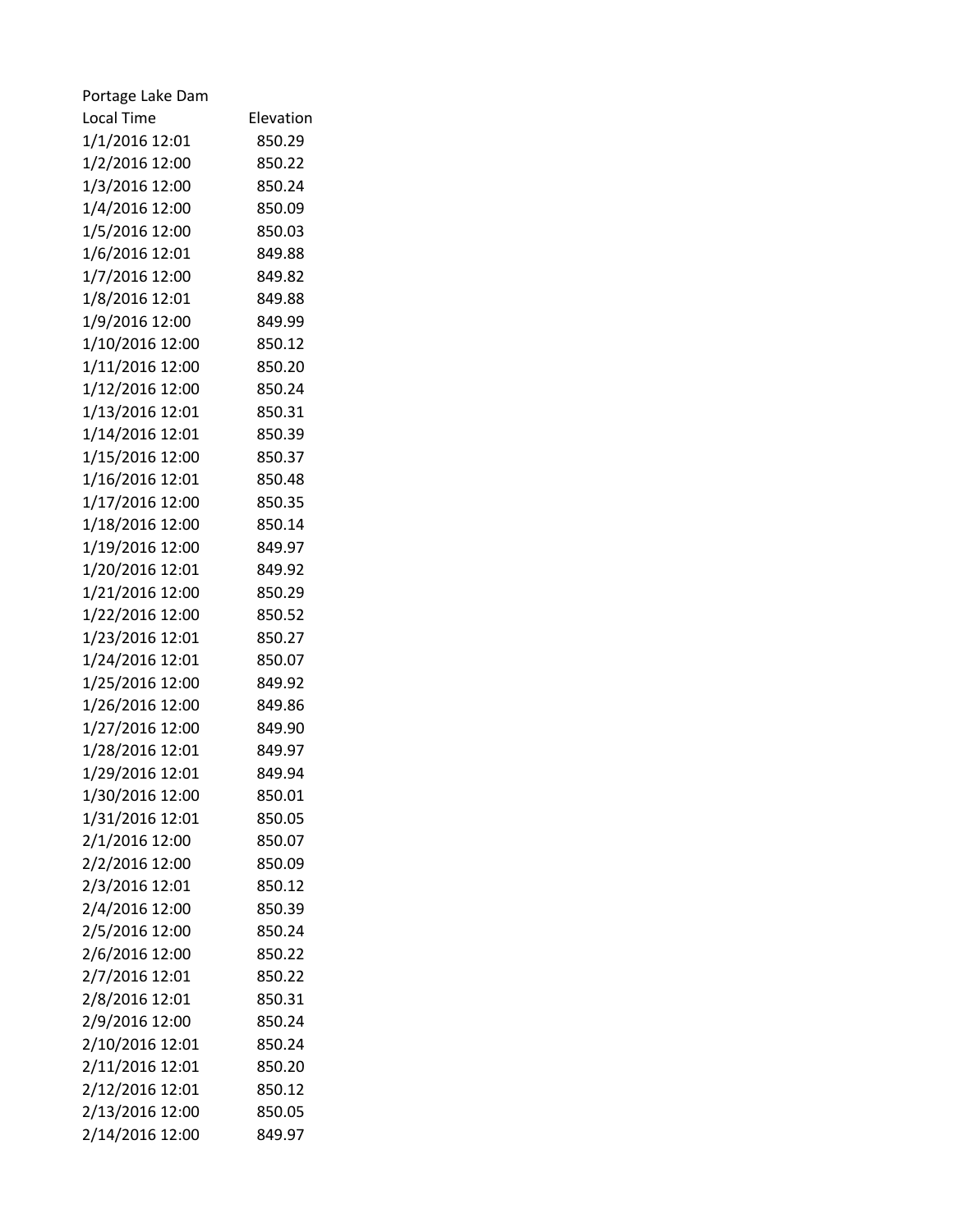| 2/15/2016 12:01 | 849.88 |
|-----------------|--------|
| 2/16/2016 12:01 | 849.82 |
| 2/17/2016 12:01 | 849.84 |
| 2/18/2016 12:00 | 849.86 |
| 2/19/2016 12:01 | 849.84 |
| 2/20/2016 12:00 | 849.84 |
| 2/21/2016 12:00 | 849.92 |
| 2/22/2016 12:01 | 849.94 |
| 2/23/2016 12:01 | 849.97 |
| 2/24/2016 12:01 | 850.07 |
| 2/25/2016 12:00 | 850.22 |
| 2/26/2016 12:00 | 850.14 |
| 2/27/2016 12:00 | 850.03 |
| 2/28/2016 12:01 | 850.01 |
| 2/29/2016 12:00 | 850.09 |
| 3/1/2016 12:00  | 850.24 |
| 3/2/2016 12:01  | 850.44 |
| 3/3/2016 12:00  | 850.48 |
| 3/4/2016 12:00  | 850.52 |
| 3/5/2016 12:01  | 850.42 |
| 3/6/2016 12:00  | 850.31 |
| 3/7/2016 12:00  | 850.29 |
| 3/8/2016 12:00  | 850.33 |
| 3/9/2016 12:00  | 850.39 |
| 3/10/2016 12:00 | 850.42 |
| 3/11/2016 12:00 | 850.42 |
| 3/12/2016 12:00 | 850.46 |
| 3/13/2016 12:02 | 850.44 |
| 3/14/2016 12:01 | 850.63 |
| 3/15/2016 12:03 | 850.61 |
| 3/16/2016 12:00 | 850.50 |
| 3/17/2016 12:00 | 850.16 |
| 3/18/2016 12:00 | 850.07 |
| 3/19/2016 12:00 | 849.97 |
| 3/20/2016 12:00 | 849.84 |
| 3/21/2016 12:00 | 850.03 |
| 3/22/2016 12:00 | 850.03 |
| 3/23/2016 12:00 | 850.01 |
| 3/24/2016 12:01 | 849.88 |
| 3/25/2016 12:00 | 849.94 |
| 3/26/2016 12:00 | 850.01 |
| 3/27/2016 12:00 | 849.99 |
| 3/28/2016 12:00 | 850.05 |
| 3/29/2016 12:00 | 850.16 |
| 3/30/2016 12:00 | 850.14 |
| 3/31/2016 12:01 | 850.24 |
| 4/1/2016 12:01  | 850.37 |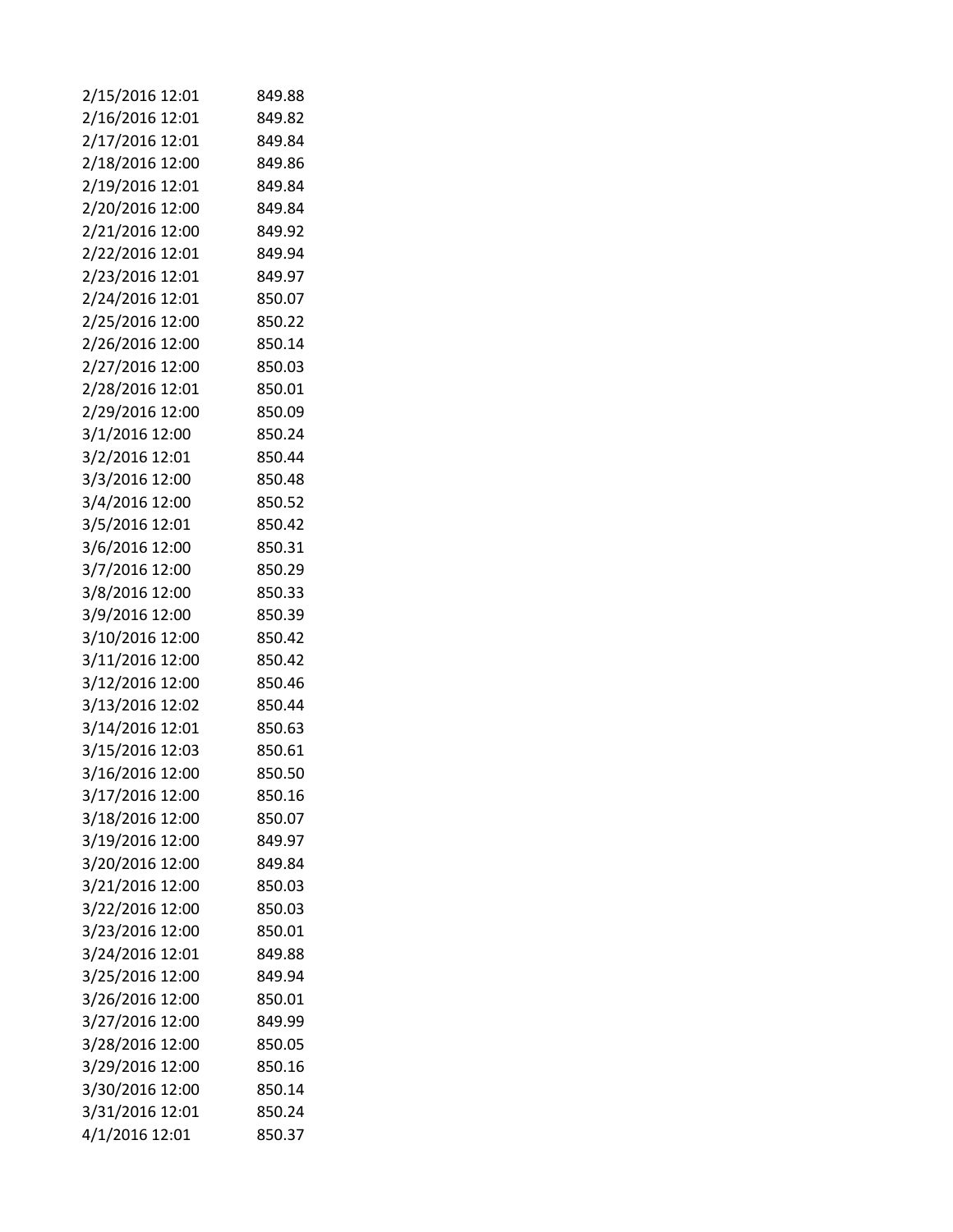| 4/2/2016 12:00  | 850.56 |
|-----------------|--------|
| 4/3/2016 12:00  | 850.69 |
| 4/4/2016 12:01  | 850.80 |
| 4/5/2016 12:01  | 850.93 |
| 4/6/2016 12:00  | 850.91 |
| 4/7/2016 12:01  | 850.95 |
| 4/8/2016 12:01  | 850.97 |
| 4/9/2016 12:00  | 851.21 |
| 4/10/2016 12:00 | 851.36 |
| 4/11/2016 12:00 | 851.48 |
| 4/12/2016 12:01 | 851.55 |
| 4/13/2016 12:01 | 851.61 |
| 4/14/2016 12:00 | 851.66 |
| 4/15/2016 12:00 | 851.51 |
| 4/16/2016 12:00 | 851.42 |
| 4/17/2016 12:00 | 851.38 |
| 4/18/2016 12:00 | 851.44 |
| 4/19/2016 12:01 | 851.51 |
| 4/20/2016 12:01 | 851.46 |
| 4/21/2016 12:00 | 851.36 |
| 4/22/2016 12:01 | 851.57 |
| 4/23/2016 12:01 | 851.55 |
| 4/24/2016 12:00 | 851.57 |
| 4/25/2016 12:00 | 851.59 |
| 4/26/2016 12:00 | 851.63 |
| 4/27/2016 12:01 | 851.59 |
| 4/28/2016 12:00 | 851.59 |
| 4/29/2016 12:00 | 851.53 |
| 4/30/2016 12:00 | 851.57 |
| 5/1/2016 12:00  | 851.61 |
| 5/2/2016 12:00  | 851.57 |
| 5/3/2016 12:00  | 851.53 |
| 5/4/2016 12:01  | 851.48 |
| 5/5/2016 12:00  | 851.55 |
| 5/6/2016 12:00  | 851.55 |
| 5/7/2016 12:00  | 851.57 |
| 5/8/2016 12:00  | 851.59 |
| 5/9/2016 12:01  | 851.61 |
| 5/10/2016 12:00 | 851.57 |
| 5/11/2016 12:00 | 851.53 |
| 5/12/2016 12:01 | 851.53 |
| 5/13/2016 12:00 | 851.61 |
| 5/14/2016 12:00 | 851.74 |
| 5/15/2016 12:00 | 851.83 |
| 5/16/2016 12:00 | 851.89 |
| 5/17/2016 12:00 | 851.61 |
| 5/18/2016 12:00 | 851.46 |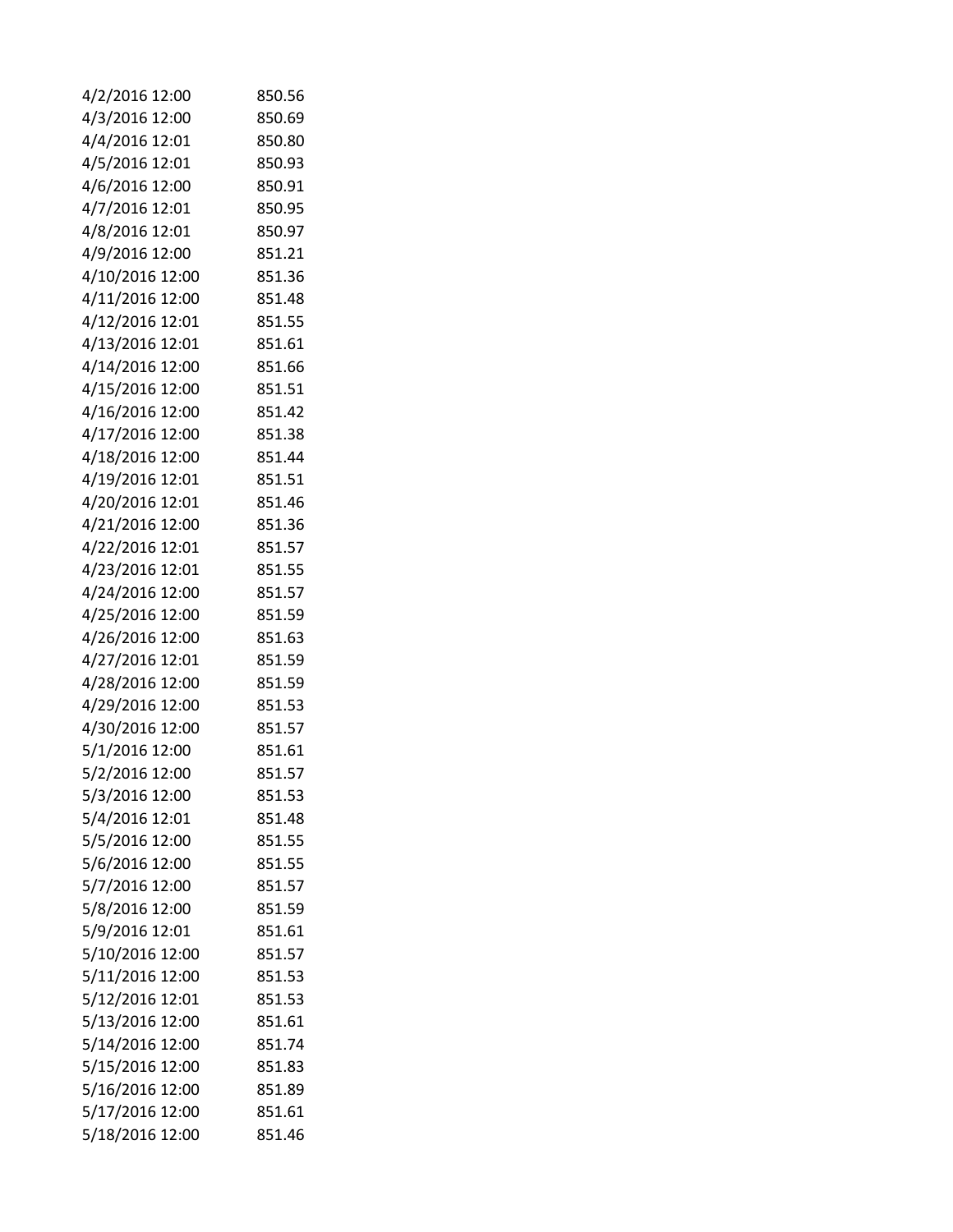| 5/19/2016 12:00 | 851.48 |
|-----------------|--------|
| 5/20/2016 12:00 | 851.55 |
| 5/21/2016 12:00 | 851.48 |
| 5/22/2016 12:00 | 851.42 |
| 5/23/2016 12:00 | 851.42 |
| 5/24/2016 12:00 | 851.44 |
| 5/25/2016 12:01 | 851.44 |
| 5/26/2016 12:00 | 851.44 |
| 5/27/2016 12:01 | 851.40 |
| 5/28/2016 12:00 | 851.42 |
| 5/29/2016 12:01 | 851.51 |
| 5/30/2016 12:00 | 851.46 |
| 5/31/2016 12:01 | 851.42 |
| 6/1/2016 12:00  | 851.42 |
| 6/2/2016 12:00  | 851.46 |
| 6/3/2016 12:00  | 851.38 |
| 6/4/2016 12:01  | 851.42 |
| 6/5/2016 12:00  | 851.42 |
| 6/6/2016 12:00  | 851.44 |
| 6/7/2016 12:01  | 851.51 |
| 6/8/2016 12:00  | 851.63 |
| 6/9/2016 12:01  | 851.66 |
| 6/10/2016 12:00 | 851.53 |
| 6/11/2016 12:00 | 851.48 |
| 6/12/2016 12:01 | 851.36 |
| 6/13/2016 12:01 | 851.38 |
| 6/14/2016 12:00 | 851.31 |
| 6/15/2016 12:00 | 851.38 |
| 6/16/2016 12:00 | 851.51 |
| 6/17/2016 12:00 | 851.48 |
| 6/18/2016 12:01 | 851.55 |
| 6/19/2016 12:00 | 851.55 |
| 6/20/2016 12:00 | 851.46 |
| 6/21/2016 12:01 | 851.42 |
| 6/22/2016 12:00 | 851.40 |
| 6/23/2016 12:00 | 851.31 |
| 6/24/2016 12:00 | 851.51 |
| 6/25/2016 12:00 | 851.44 |
| 6/26/2016 12:01 | 851.46 |
| 6/27/2016 12:00 | 851.48 |
| 6/28/2016 12:00 | 851.44 |
| 6/29/2016 12:00 | 851.42 |
| 6/30/2016 12:00 | 851.40 |
| 7/1/2016 12:00  | 851.42 |
| 7/2/2016 12:00  | 851.42 |
| 7/3/2016 12:01  | 851.36 |
| 7/4/2016 12:00  | 851.40 |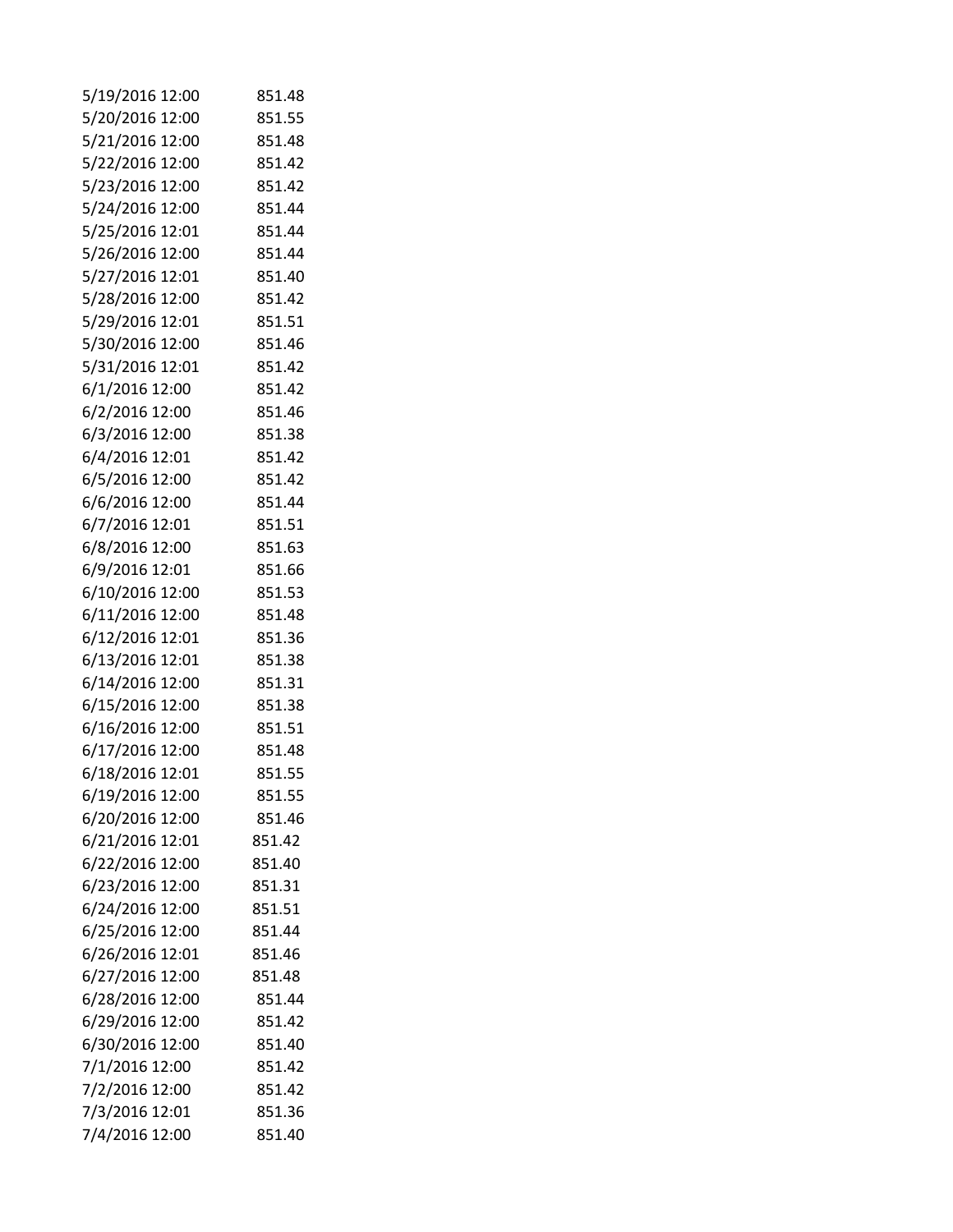| 7/5/2016 12:00  | 851.42 |
|-----------------|--------|
| 7/6/2016 12:00  | 851.38 |
| 7/7/2016 12:01  | 851.42 |
| 7/8/2016 12:00  | 851.70 |
| 7/9/2016 12:01  | 851.61 |
| 7/10/2016 12:01 | 851.61 |
| 7/11/2016 12:00 | 851.59 |
| 7/12/2016 12:01 | 851.61 |
| 7/13/2016 12:00 | 851.61 |
| 7/14/2016 12:01 | 851.61 |
| 7/15/2016 12:00 | 851.66 |
| 7/16/2016 12:00 | 851.55 |
| 7/17/2016 12:01 | 851.51 |
| 7/18/2016 12:00 | 851.51 |
| 7/19/2016 12:00 | 851.53 |
| 7/20/2016 12:01 | 851.51 |
| 7/21/2016 12:01 | 851.46 |
| 7/22/2016 12:00 | 851.51 |
| 7/23/2016 12:00 | 851.51 |
| 7/24/2016 12:00 | 851.42 |
| 7/25/2016 12:00 | 851.44 |
| 7/26/2016 12:01 | 851.46 |
| 7/27/2016 12:00 | 851.46 |
| 7/28/2016 12:00 | 851.40 |
| 7/29/2016 12:00 | 851.33 |
| 7/30/2016 12:00 | 851.40 |
| 7/31/2016 12:00 | 851.57 |
| 8/1/2016 12:00  | 851.53 |
| 8/2/2016 12:01  | 851.51 |
| 8/3/2016 12:00  | 851.46 |
| 8/4/2016 12:00  | 851.48 |
| 8/5/2016 12:00  | 851.44 |
| 8/6/2016 12:00  | 851.44 |
| 8/7/2016 12:00  | 851.42 |
| 8/8/2016 12:00  | 851.38 |
| 8/9/2016 12:00  | 851.40 |
| 8/10/2016 12:00 | 851.38 |
| 8/11/2016 12:00 | 851.36 |
| 8/12/2016 12:00 | 851.36 |
| 8/13/2016 12:01 | 851.57 |
| 8/14/2016 12:01 | 851.57 |
| 8/15/2016 12:00 | 851.59 |
| 8/16/2016 12:00 | 851.53 |
| 8/17/2016 12:01 | 851.27 |
| 8/18/2016 12:00 | 851.29 |
| 8/19/2016 12:00 | 851.46 |
| 8/20/2016 12:00 | 851.53 |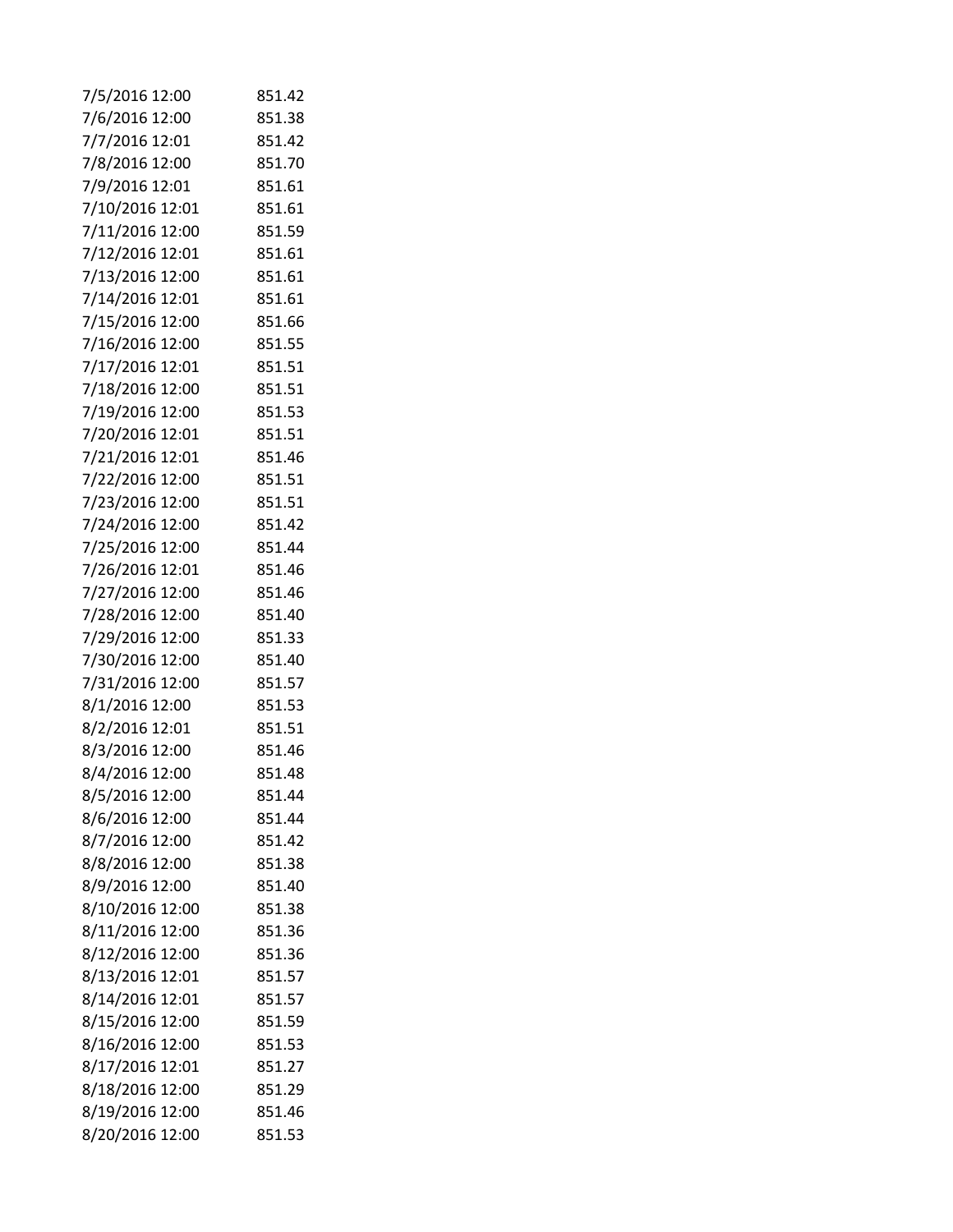| 8/21/2016 12:00                    | 851.48           |
|------------------------------------|------------------|
| 8/22/2016 12:00                    | 851.48           |
| 8/23/2016 12:01                    | 851.36           |
| 8/24/2016 12:01                    | 851.42           |
| 8/25/2016 12:01                    | 851.51           |
| 8/26/2016 12:00                    | 851.48           |
| 8/27/2016 12:00                    | 851.46           |
| 8/28/2016 12:00                    | 851.51           |
| 8/29/2016 12:00                    | 851.48           |
| 8/30/2016 12:00                    | 851.44           |
| 8/31/2016 12:00                    | 851.53           |
| 9/1/2016 12:00                     | 851.44           |
| 9/2/2016 12:01                     | 851.36           |
| 9/3/2016 12:01                     | 851.44           |
| 9/4/2016 12:01                     | 851.48           |
| 9/5/2016 12:01                     | 851.51           |
| 9/6/2016 12:03                     | 851.55           |
| 9/7/2016 12:00                     | 851.51           |
| 9/8/2016 12:00                     | 851.61           |
| 9/9/2016 12:00                     | 851.53           |
| 9/10/2016 12:00                    | 851.57           |
| 9/11/2016 12:00                    | 851.61           |
| 9/12/2016 12:00                    | 851.59           |
| 9/13/2016 12:00                    | 851.53           |
| 9/14/2016 12:01                    | 851.57           |
| 9/15/2016 12:01                    | 851.55           |
| 9/16/2016 12:01                    | 851.57           |
| 9/17/2016 12:01                    | 851.57           |
| 9/18/2016 12:01                    | 851.57           |
| 9/19/2016 12:00                    | 851.57           |
| 9/20/2016 12:01                    | 851.51           |
| 9/21/2016 12:00                    | 851.53           |
| 9/22/2016 12:00                    | 851.46           |
| 9/23/2016 12:00                    | 851.44           |
| 9/24/2016 12:00                    | 851.38           |
| 9/25/2016 12:00                    | 851.36           |
| 9/26/2016 12:00                    | 851.31           |
| 9/27/2016 12:00                    | 851.34           |
| 9/28/2016 12:00                    | 851.42           |
| 9/29/2016 12:01                    | 851.61           |
| 9/30/2016 12:01                    | 851.46           |
| 10/1/2016 12:00                    | 851.40           |
| 10/2/2016 12:00                    | 851.40<br>851.42 |
| 10/3/2016 12:00<br>10/4/2016 12:00 | 851.48           |
|                                    | 851.57           |
| 10/5/2016 12:01                    |                  |
| 10/6/2016 12:00                    | 851.53           |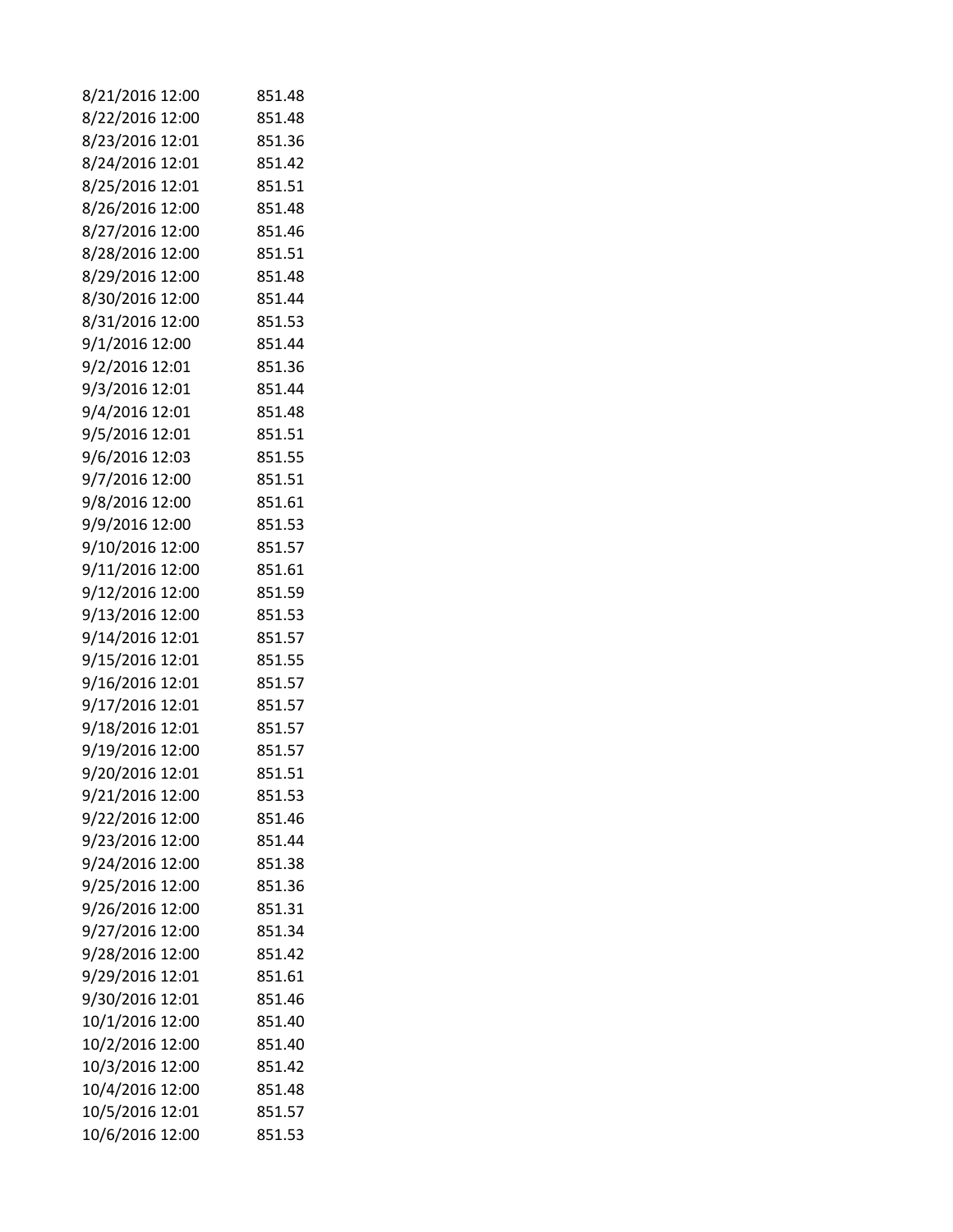| 10/7/2016 12:01                      | 851.66           |
|--------------------------------------|------------------|
| 10/8/2016 12:00                      | 851.53           |
| 10/9/2016 12:00                      | 851.51           |
| 10/10/2016 12:00                     | 851.44           |
| 10/11/2016 12:00                     | 851.42           |
| 10/12/2016 12:00                     | 851.57           |
| 10/13/2016 12:01                     | 851.72           |
| 10/14/2016 12:00                     | 851.70           |
| 10/15/2016 12:00                     | 851.70           |
| 10/16/2016 12:00                     | 851.57           |
| 10/17/2016 12:00                     | 851.51           |
| 10/18/2016 12:01                     | 851.44           |
| 10/19/2016 12:00                     | 851.40           |
| 10/20/2016 12:00                     | 851.38           |
| 10/21/2016 12:01                     | 851.42           |
| 10/22/2016 12:00                     | 851.48           |
| 10/23/2016 12:00                     | 851.48           |
| 10/24/2016 12:00                     | 851.48           |
| 10/25/2016 12:00                     | 851.48           |
| 10/26/2016 12:00                     | 851.51           |
| 10/27/2016 12:00                     | 851.44           |
| 10/28/2016 12:00                     | 851.51           |
| 10/29/2016 12:00                     | 851.53           |
| 10/30/2016 12:00                     | 851.55           |
| 10/31/2016 12:00                     | 851.57           |
| 11/1/2016 12:00                      | 851.63           |
| 11/2/2016 12:00                      | 851.55           |
| 11/3/2016 12:00                      | 851.53           |
| 11/4/2016 12:00                      | 851.57           |
| 11/5/2016 12:00                      | 851.57           |
| 11/6/2016 13:00                      | 851.55           |
| 11/7/2016 13:00                      | 851.55           |
| 11/8/2016 13:00                      | 851.53           |
| 11/9/2016 13:00                      | 851.51           |
| 11/10/2016 13:00                     | 851.48           |
| 11/11/2016 13:00                     | 851.46           |
| 11/12/2016 13:00                     | 851.44           |
| 11/13/2016 13:00                     | 851.42           |
| 11/14/2016 13:01                     | 851.46           |
| 11/15/2016 13:01                     | 851.40           |
| 11/16/2016 13:00                     | 851.40           |
| 11/17/2016 13:00                     | 851.38           |
| 11/18/2016 13:01                     | 851.48           |
| 11/19/2016 13:00<br>11/20/2016 13:00 | 851.53<br>851.27 |
|                                      | 851.14           |
| 11/21/2016 13:00                     |                  |
| 11/22/2016 13:00                     | 851.06           |